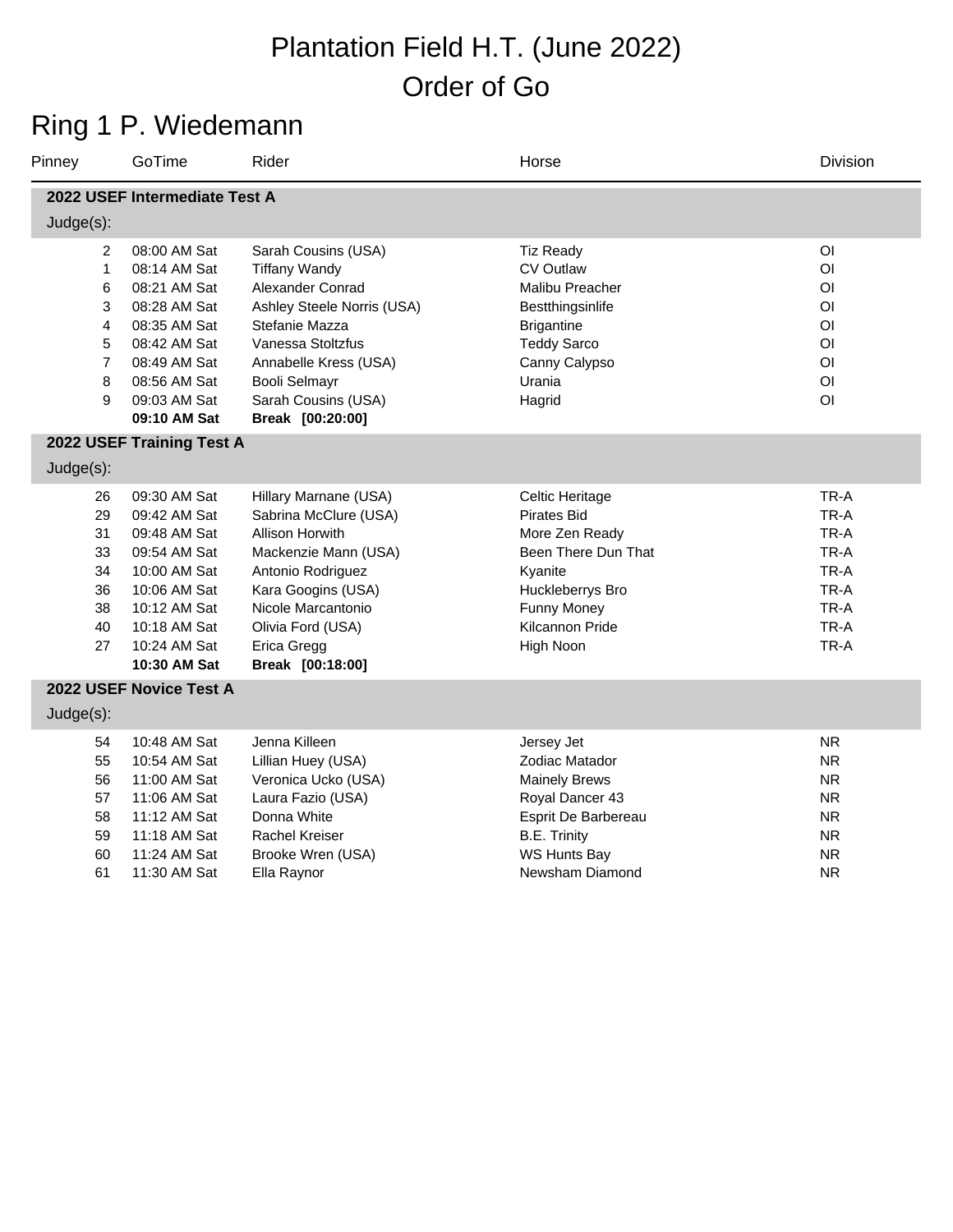## Ring 2 A. Gibbon

| Pinney                                                   | GoTime                                                                                                                                                                       | Rider                                                                                                                                                                                                                     | Horse                                                                                                                                                                                                              | <b>Division</b>                                                                                |
|----------------------------------------------------------|------------------------------------------------------------------------------------------------------------------------------------------------------------------------------|---------------------------------------------------------------------------------------------------------------------------------------------------------------------------------------------------------------------------|--------------------------------------------------------------------------------------------------------------------------------------------------------------------------------------------------------------------|------------------------------------------------------------------------------------------------|
|                                                          | 2022 USEF Preliminary Test A                                                                                                                                                 |                                                                                                                                                                                                                           |                                                                                                                                                                                                                    |                                                                                                |
| Judge(s):                                                |                                                                                                                                                                              |                                                                                                                                                                                                                           |                                                                                                                                                                                                                    |                                                                                                |
| 14<br>13<br>11<br>16<br>10<br>19<br>12                   | 08:00 AM Sat<br>08:06 AM Sat<br>08:30 AM Sat<br>08:36 AM Sat<br>08:42 AM Sat<br>08:48 AM Sat<br>08:54 AM Sat                                                                 | Daniel Clasing (USA)<br>Kerra Johnson<br>Emily Bradford (USA)<br>Kaitlin Clasing<br>Delaney Emerson<br>Daniel Clasing (USA)<br>Shannon Lilley (USA)                                                                       | <b>Butts Arthur</b><br>Fly High Quality<br>LJS Lana Traveler<br>Sportsfield All Out<br>Independer J W B<br>Et Cetera<br><b>Eindhoven Garette</b>                                                                   | OP<br>OP<br>OP<br>OP<br>OP<br>OP<br>OP                                                         |
| 18<br>21<br>15<br>20                                     | 09:12 AM Sat<br>09:30 AM Sat<br>09:36 AM Sat<br>09:42 AM Sat<br>09:48 AM Sat<br>09:54 AM Sat                                                                                 | Break [00:18:00]<br>Alexander Conrad<br>Daniel Clasing (USA)<br>Kerra Johnson<br>Stephanie Baer (USA)<br>Break [00:12:00]                                                                                                 | <b>Bonito</b><br>Double Diamond C<br><b>Star Quality</b><br>Chesterland's Farewell Angelina                                                                                                                        | OP<br>OP<br>OP<br>OP                                                                           |
| Judge(s):                                                | 2022 USEF Training Test A                                                                                                                                                    |                                                                                                                                                                                                                           |                                                                                                                                                                                                                    |                                                                                                |
| 41<br>42<br>44<br>45<br>47<br>48<br>49<br>50<br>51<br>52 | 10:06 AM Sat<br>10:12 AM Sat<br>10:18 AM Sat<br>10:24 AM Sat<br>10:30 AM Sat<br>10:36 AM Sat<br>10:42 AM Sat<br>10:48 AM Sat<br>10:54 AM Sat<br>11:00 AM Sat<br>11:06 AM Sat | Gianna Fernandez (USA)<br>Lauren Myers<br>Annaliese Clayton<br>Kameryn Stockar (USA)<br>Kaylyn Cunningham<br>Leeci Rowsell<br>Olivia Iskra<br>Alicia Jonsdottir (USA)<br>Isabel Lopez<br>Josey Gudger<br>Break [00:36:00] | Excel Star Vero Amore<br>Fernhill Rodger That<br>Dewey Square<br>Scandalous Love<br>Ollivander<br>Man of Conviction<br><b>Baker Street</b><br><b>Remember Clement</b><br>Beau's Emergence<br><b>Miss Fantastic</b> | TR-B<br>TR-B<br>TR-B<br>TR-B<br>TR-B<br>TR-B<br>TR-B<br>TR-B<br>TR-B<br>TR-B                   |
| $Judge(s)$ :                                             | 2022 USEF Novice Test A                                                                                                                                                      |                                                                                                                                                                                                                           |                                                                                                                                                                                                                    |                                                                                                |
| 74<br>75<br>76<br>77<br>78<br>79<br>80                   | 11:42 AM Sat<br>11:48 AM Sat<br>11:54 AM Sat<br>12:00 PM Sat<br>12:06 PM Sat<br>12:12 PM Sat<br>12:18 PM Sat<br>12:24 PM Sat                                                 | Charlotte Carrajat (USA)<br>Adrianna Moyer<br>Alden Wyatt (USA)<br><b>Mallory Kirst</b><br>Sophia Fedak (USA)<br>Jenavieve French (USA)<br>Helen Sharp (USA)<br>Break [00:12:00]                                          | As Is<br>Backgammon<br>I'mhereallday<br><b>Absolute Wink</b><br><b>B E Never Say Never</b><br>Stevie Woods<br>Rembrandt                                                                                            | <b>JON</b><br><b>JON</b><br><b>JON</b><br><b>JON</b><br><b>JON</b><br><b>JON</b><br><b>JON</b> |
|                                                          | 2022 USEF Beginner Novice Test A                                                                                                                                             |                                                                                                                                                                                                                           |                                                                                                                                                                                                                    |                                                                                                |
| Judge(s):<br>93<br>88<br>89<br>90<br>91<br>92            | 12:36 PM Sat<br>12:48 PM Sat<br>12:54 PM Sat<br>01:00 PM Sat<br>01:06 PM Sat<br>01:12 PM Sat                                                                                 | Sydney Solomon<br>Sarah Laird<br>Megan Nock<br>Delaney Emerson<br><b>Brian Roberts</b><br>Tara Astacio (USA)                                                                                                              | Acatoni E<br>Captain Morgan<br><b>Breezy</b><br>Redfield Indentiek<br>Bombino<br>Money to Burn                                                                                                                     | OBN-B<br>OBN-B<br>OBN-B<br>OBN-B<br>OBN-B<br>OBN-B                                             |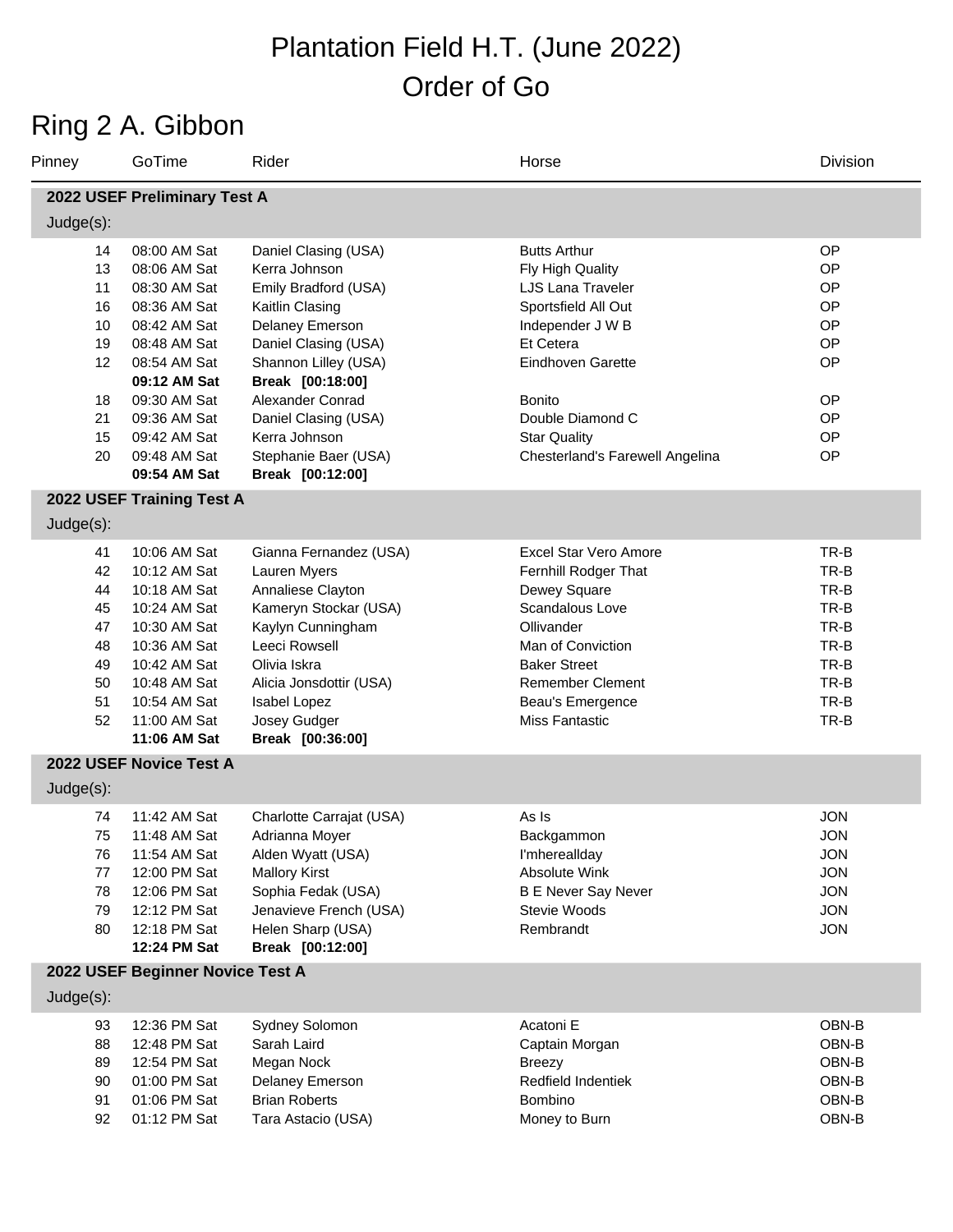## Ring 3 M. Pantaze

| Pinney                                                                     | GoTime                                                                                                                                                                                                                       | Rider                                                                                                                                                                                                                                                                                                     | Horse                                                                                                                                                                                                                                                                             | Division                                                                   |  |
|----------------------------------------------------------------------------|------------------------------------------------------------------------------------------------------------------------------------------------------------------------------------------------------------------------------|-----------------------------------------------------------------------------------------------------------------------------------------------------------------------------------------------------------------------------------------------------------------------------------------------------------|-----------------------------------------------------------------------------------------------------------------------------------------------------------------------------------------------------------------------------------------------------------------------------------|----------------------------------------------------------------------------|--|
| 2022 USEF Training Test A                                                  |                                                                                                                                                                                                                              |                                                                                                                                                                                                                                                                                                           |                                                                                                                                                                                                                                                                                   |                                                                            |  |
| $Judge(s)$ :                                                               |                                                                                                                                                                                                                              |                                                                                                                                                                                                                                                                                                           |                                                                                                                                                                                                                                                                                   |                                                                            |  |
| 22<br>23<br>24<br>25<br>28<br>30<br>32<br>35<br>37<br>46<br>39<br>43       | 09:30 AM Sat<br>09:36 AM Sat<br>09:42 AM Sat<br>09:48 AM Sat<br>09:54 AM Sat<br>10:00 AM Sat<br>10:06 AM Sat<br>10:18 AM Sat<br>10:24 AM Sat<br>10:30 AM Sat<br>10:36 AM Sat<br>10:42 AM Sat                                 | Christen Ireland<br>Amy Peloquin<br>Kelsey Abrecht<br>Madeline Scott<br><b>Tracey Bienemann</b><br>Molly McMillen (USA)<br>Daniel Clasing (USA)<br>Jennifer Kelly (USA)<br>Kelsie Haverlock<br>Sydney Solomon<br>Elizabeth Welker-Ebling (USA)<br>Christen Ireland                                        | Oscar<br>Calicia Z<br>Third Times a Charm<br>Silvia 70<br>Menlo Park<br>Lily<br>Jaguar My<br>Black Boogs 54<br><b>Waterhill Will</b><br><b>Cotton House</b><br>B.E. Calvados 12<br>Florida Bay                                                                                    | OT<br>OT<br>OT<br>OT<br>OT<br>OT<br>OT<br>OT<br>OT<br>OT<br>OT<br>OT       |  |
|                                                                            | 10:48 AM Sat<br>2022 USEF Novice Test A                                                                                                                                                                                      | Break [00:18:00]                                                                                                                                                                                                                                                                                          |                                                                                                                                                                                                                                                                                   |                                                                            |  |
| Judge(s):                                                                  |                                                                                                                                                                                                                              |                                                                                                                                                                                                                                                                                                           |                                                                                                                                                                                                                                                                                   |                                                                            |  |
| 62<br>63<br>64<br>65<br>66<br>67<br>68<br>69<br>53<br>70<br>71<br>72<br>73 | 11:06 AM Sat<br>11:12 AM Sat<br>11:18 AM Sat<br>11:24 AM Sat<br>11:30 AM Sat<br>11:36 AM Sat<br>11:42 AM Sat<br>11:48 AM Sat<br>11:54 AM Sat<br>12:00 PM Sat<br>12:06 PM Sat<br>12:12 PM Sat<br>12:18 PM Sat<br>12:24 PM Sat | Caitlin Silliman<br>Madison Hogan (USA)<br>Olivia Bierly<br>Tracey Bienemann<br>Barbara Brogan (USA)<br>Jessica Werner (USA)<br>Lynette Wakefield (USA)<br>April O'Neill (USA)<br>Delaney Emerson<br>Emily Bradford (USA)<br>Shannon Lilley (USA)<br>Kerra Johnson<br>Delaney Emerson<br>Break [00:12:00] | <b>Tullibards Xcellence</b><br>Quintessential 39<br>Sure Hit<br>Venezuelan River<br>Red Dirt Racer<br><b>Hawkins</b><br>Rathmoylan Bay<br>Evros HSH Gambler<br>Redfield Lavei<br>Ben-jamin' Traveler<br><b>CSF Midnight Rose</b><br>Detailed in Diamonds<br><b>Redfield Ponte</b> | ON<br>ON<br>ON<br>ON<br>ON<br>ON<br>ON<br>ON<br>ON<br>ON<br>ON<br>ON<br>ON |  |
| Judge(s):                                                                  | 2022 USEF Beginner Novice Test A                                                                                                                                                                                             |                                                                                                                                                                                                                                                                                                           |                                                                                                                                                                                                                                                                                   |                                                                            |  |
|                                                                            |                                                                                                                                                                                                                              | Constance Sharp (USA)                                                                                                                                                                                                                                                                                     |                                                                                                                                                                                                                                                                                   | OBN-A                                                                      |  |
| 81<br>82<br>83<br>84<br>85<br>86                                           | 12:42 PM Sat<br>12:48 PM Sat<br>12:54 PM Sat<br>01:00 PM Sat<br>01:06 PM Sat<br>01:12 PM Sat                                                                                                                                 | Brooke Sidorsky (USA)<br>Emily Surdam<br>Keira O'Connor- Reichert<br>Zoe Lobach<br>Sarah Alexander (USA)                                                                                                                                                                                                  | Hazel Rock Sun<br>Daddy Said Yes<br>Southern Beach<br><b>Adrenaline Rush</b><br><b>Fake Start</b><br>Southern Humor                                                                                                                                                               | OBN-A<br>OBN-A<br>OBN-A<br>OBN-A<br>OBN-A                                  |  |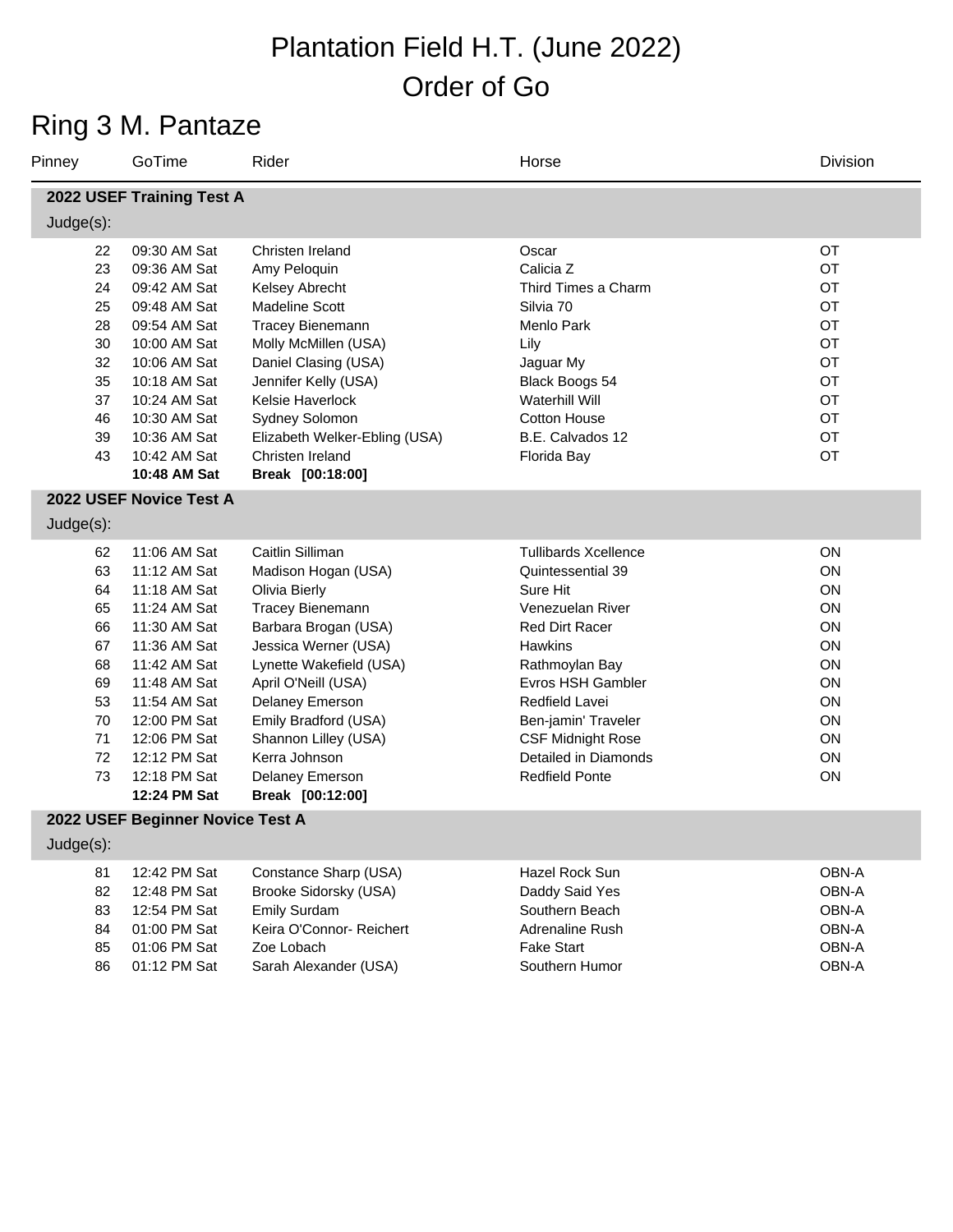#### SJ Course N. Hollis

| Pinney         | GoTime                        | Rider                         | Horse                           | Division       |
|----------------|-------------------------------|-------------------------------|---------------------------------|----------------|
|                | <b>Show Jumping P/I/A/FEI</b> |                               |                                 |                |
| Judge(s):      |                               |                               |                                 |                |
| 9              | 09:44 AM Sat                  | Sarah Cousins (USA)           | Hagrid                          | O <sub>l</sub> |
| 1              | 09:50 AM Sat                  | <b>Tiffany Wandy</b>          | <b>CV Outlaw</b>                | O <sub>l</sub> |
| 3              | 09:52 AM Sat                  | Ashley Steele Norris (USA)    | Bestthingsinlife                | O <sub>l</sub> |
| 4              | 09:56 AM Sat                  | Stefanie Mazza                | <b>Brigantine</b>               | O <sub>l</sub> |
| 5              | 09:58 AM Sat                  | Vanessa Stoltzfus             | <b>Teddy Sarco</b>              | O <sub>l</sub> |
| $\overline{c}$ | 10:02 AM Sat                  | Sarah Cousins (USA)           | <b>Tiz Ready</b>                | O <sub>l</sub> |
| 6              | 10:06 AM Sat                  | Alexander Conrad              | Malibu Preacher                 | O <sub>l</sub> |
| $\overline{7}$ | 10:08 AM Sat                  | Annabelle Kress (USA)         | Canny Calypso                   | O <sub>l</sub> |
| 8              | 10:10 AM Sat                  | <b>Booli Selmayr</b>          | Urania                          | O <sub>l</sub> |
|                | 10:12 AM Sat                  | Break [00:30:00]              |                                 |                |
| 14             | 10:42 AM Sat                  | Daniel Clasing (USA)          | <b>Butts Arthur</b>             | OP             |
| 15             | 10:44 AM Sat                  | Kerra Johnson                 | <b>Star Quality</b>             | OP             |
| 10             | 10:46 AM Sat                  | Delaney Emerson               | Independer J W B                | OP             |
| 11             | 10:48 AM Sat                  | Emily Bradford (USA)          | <b>LJS Lana Traveler</b>        | OP             |
| 12             | 10:52 AM Sat                  | Shannon Lilley (USA)          | Eindhoven Garette               | OP             |
| 19             | 11:00 AM Sat                  | Daniel Clasing (USA)          | Et Cetera                       | OP             |
| 13             | 11:02 AM Sat                  | Kerra Johnson                 | Fly High Quality                | OP             |
| 16             | 11:08 AM Sat                  | Kaitlin Clasing               | Sportsfield All Out             | OP             |
| 18             | 11:14 AM Sat                  | Alexander Conrad              | <b>Bonito</b>                   | OP             |
| 21             | 11:18 AM Sat                  | Daniel Clasing (USA)          | Double Diamond C                | OP             |
| 20             | 11:22 AM Sat                  | Stephanie Baer (USA)          | Chesterland's Farewell Angelina | OP             |
|                | 11:34 AM Sat                  | Break [00:38:00]              |                                 |                |
|                | <b>Show Jumping BN/N/T/M</b>  |                               |                                 |                |
| Judge(s):      |                               |                               |                                 |                |
| 22             | 12:16 PM Sat                  | Christen Ireland              | Oscar                           | OT             |
| 23             | 12:18 PM Sat                  | Amy Peloquin                  | Calicia Z                       | OT             |
| 24             | 12:20 PM Sat                  | Kelsey Abrecht                | Third Times a Charm             | OT             |
| 25             | 12:22 PM Sat                  | <b>Madeline Scott</b>         | Silvia 70                       | OT             |
| 26             | 12:26 PM Sat                  | Hillary Marnane (USA)         | Celtic Heritage                 | TR-A           |
| 27             | 12:28 PM Sat                  | Erica Gregg                   | High Noon                       | TR-A           |
| 28             | 12:30 PM Sat                  | <b>Tracey Bienemann</b>       | Menlo Park                      | OT             |
| 29             | 12:32 PM Sat                  | Sabrina McClure (USA)         | Pirates Bid                     | TR-A           |
| 30             | 12:34 PM Sat                  | Molly McMillen (USA)          | Lily                            | OT             |
| 31             | 12:36 PM Sat                  | Allison Horwith               | More Zen Ready                  | TR-A           |
| 32             | 12:38 PM Sat                  | Daniel Clasing (USA)          | Jaguar My                       | OT             |
| 33             | 12:40 PM Sat                  | Mackenzie Mann (USA)          | Been There Dun That             | TR-A           |
| 34             | 12:44 PM Sat                  | Antonio Rodriguez             | Kyanite                         | TR-A           |
| 35             | 12:46 PM Sat                  | Jennifer Kelly (USA)          | Black Boogs 54                  | OT             |
| 36             | 12:48 PM Sat                  | Kara Googins (USA)            | Huckleberrys Bro                | TR-A           |
| 37             | 12:50 PM Sat                  | Kelsie Haverlock              | Waterhill Will                  | OT             |
| 38             | 12:52 PM Sat                  | Nicole Marcantonio            | <b>Funny Money</b>              | TR-A           |
| 39             | 12:54 PM Sat                  | Elizabeth Welker-Ebling (USA) | B.E. Calvados 12                | OT             |
| 40             | 12:56 PM Sat                  | Olivia Ford (USA)             | Kilcannon Pride                 | TR-A           |
| 41             | 12:58 PM Sat                  | Gianna Fernandez (USA)        | Excel Star Vero Amore           | TR-B           |
| 42             | 01:00 PM Sat                  | Lauren Myers                  | Fernhill Rodger That            | TR-B           |
| 43             | 01:02 PM Sat                  | Christen Ireland              | Florida Bay                     | OT             |
| 44             | 01:04 PM Sat                  | Annaliese Clayton             | Dewey Square                    | TR-B           |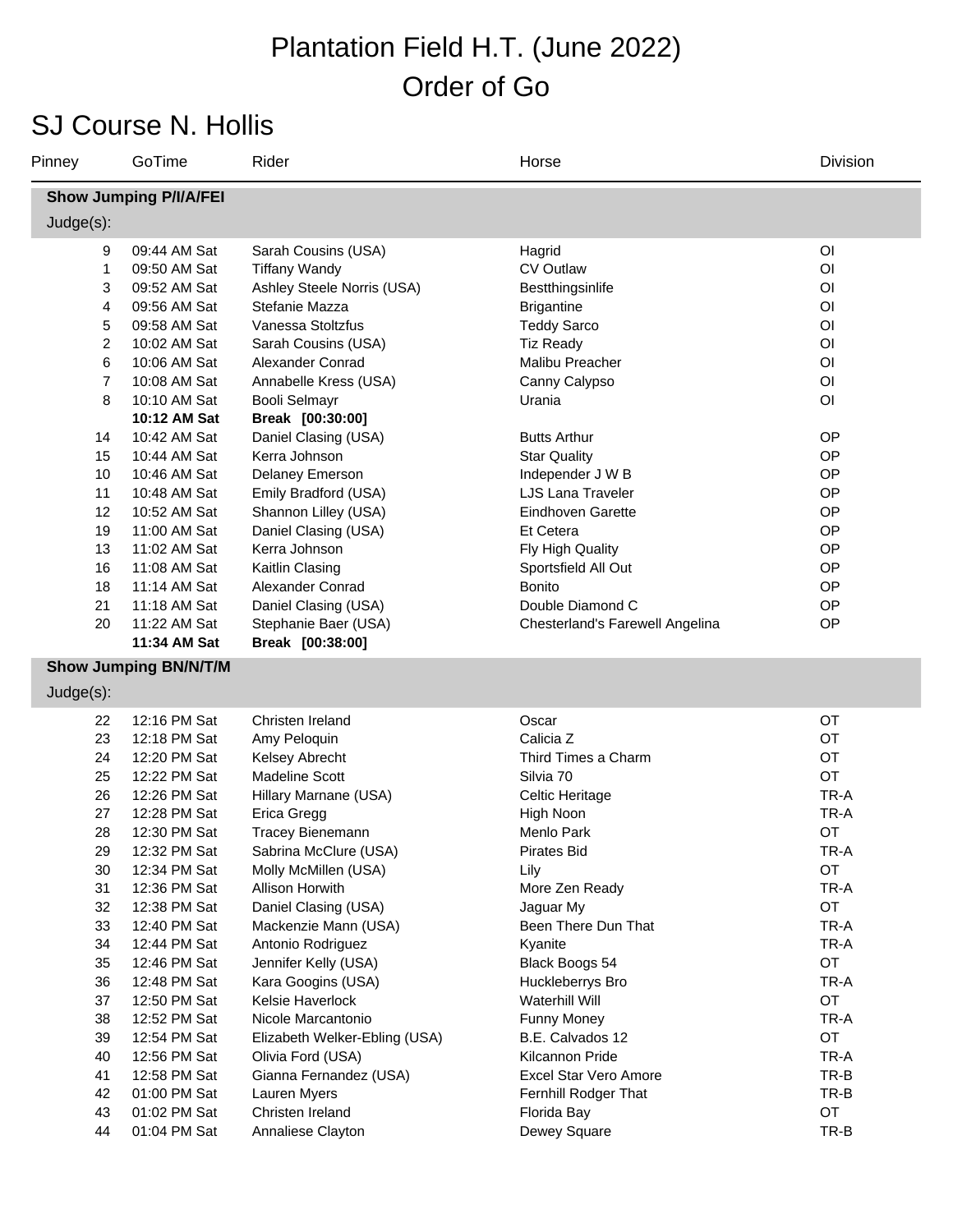### SJ Course N. Hollis

| Pinney | GoTime       | Rider                    | Horse                       | Division   |
|--------|--------------|--------------------------|-----------------------------|------------|
| 45     | 01:06 PM Sat | Kameryn Stockar (USA)    | Scandalous Love             | TR-B       |
| 46     | 01:08 PM Sat | Sydney Solomon           | <b>Cotton House</b>         | OT         |
| 47     | 01:10 PM Sat | Kaylyn Cunningham        | Ollivander                  | TR-B       |
| 48     | 01:12 PM Sat | Leeci Rowsell            | Man of Conviction           | TR-B       |
| 49     | 01:14 PM Sat | Olivia Iskra             | <b>Baker Street</b>         | TR-B       |
| 50     | 01:16 PM Sat | Alicia Jonsdottir (USA)  | <b>Remember Clement</b>     | TR-B       |
| 51     | 01:18 PM Sat | Isabel Lopez             | Beau's Emergence            | TR-B       |
| 52     | 01:20 PM Sat | Josey Gudger             | <b>Miss Fantastic</b>       | TR-B       |
|        | 01:22 PM Sat | Break [00:30:00]         |                             |            |
| 53     | 01:52 PM Sat | Delaney Emerson          | Redfield Lavei              | ON         |
| 54     | 01:54 PM Sat | Jenna Killeen            | Jersey Jet                  | <b>NR</b>  |
| 55     | 01:56 PM Sat | Lillian Huey (USA)       | Zodiac Matador              | <b>NR</b>  |
| 56     | 01:58 PM Sat | Veronica Ucko (USA)      | <b>Mainely Brews</b>        | <b>NR</b>  |
| 57     | 02:00 PM Sat | Laura Fazio (USA)        | Royal Dancer 43             | <b>NR</b>  |
| 58     | 02:02 PM Sat | Donna White              | Esprit De Barbereau         | <b>NR</b>  |
| 59     | 02:04 PM Sat | <b>Rachel Kreiser</b>    | <b>B.E. Trinity</b>         | <b>NR</b>  |
| 60     | 02:06 PM Sat | Brooke Wren (USA)        | <b>WS Hunts Bay</b>         | <b>NR</b>  |
| 61     | 02:08 PM Sat | Ella Raynor              | Newsham Diamond             | <b>NR</b>  |
| 62     | 02:10 PM Sat | Caitlin Silliman         | <b>Tullibards Xcellence</b> | ON         |
| 63     | 02:12 PM Sat | Madison Hogan (USA)      | Quintessential 39           | ON         |
| 64     | 02:14 PM Sat | Olivia Bierly            | Sure Hit                    | ON         |
| 65     | 02:16 PM Sat | Tracey Bienemann         | Venezuelan River            | ON         |
| 66     | 02:18 PM Sat | Barbara Brogan (USA)     | <b>Red Dirt Racer</b>       | ON         |
| 67     | 02:20 PM Sat | Jessica Werner (USA)     | Hawkins                     | ON         |
| 68     | 02:22 PM Sat | Lynette Wakefield (USA)  | Rathmoylan Bay              | ON         |
| 69     | 02:24 PM Sat | April O'Neill (USA)      | Evros HSH Gambler           | ON         |
| 70     | 02:26 PM Sat | Emily Bradford (USA)     | Ben-jamin' Traveler         | ON         |
| 71     | 02:28 PM Sat | Shannon Lilley (USA)     | <b>CSF Midnight Rose</b>    | ON         |
| 72     | 02:30 PM Sat | Kerra Johnson            | Detailed in Diamonds        | ON         |
| 73     | 02:32 PM Sat | Delaney Emerson          | <b>Redfield Ponte</b>       | ON         |
| 74     | 02:34 PM Sat | Charlotte Carrajat (USA) | As Is                       | <b>JON</b> |
| 75     | 02:36 PM Sat | Adrianna Moyer           | Backgammon                  | <b>JON</b> |
| 76     | 02:38 PM Sat | Alden Wyatt (USA)        | I'mhereallday               | <b>JON</b> |
| 77     | 02:40 PM Sat | <b>Mallory Kirst</b>     | <b>Absolute Wink</b>        | <b>JON</b> |
| 78     | 02:42 PM Sat | Sophia Fedak (USA)       | <b>B E Never Say Never</b>  | <b>JON</b> |
| 79     | 02:44 PM Sat | Jenavieve French (USA)   | Stevie Woods                | <b>JON</b> |
| 80     | 02:46 PM Sat | Helen Sharp (USA)        | Rembrandt                   | <b>JON</b> |
|        | 02:48 PM Sat | Break [00:30:00]         |                             |            |
| 81     | 03:20 PM Sat | Constance Sharp (USA)    | Hazel Rock Sun              | OBN-A      |
| 82     | 03:22 PM Sat | Brooke Sidorsky (USA)    | Daddy Said Yes              | OBN-A      |
| 83     | 03:24 PM Sat | <b>Emily Surdam</b>      | Southern Beach              | OBN-A      |
| 84     | 03:26 PM Sat | Keira O'Connor- Reichert | Adrenaline Rush             | OBN-A      |
| 85     | 03:28 PM Sat | Zoe Lobach               | <b>Fake Start</b>           | OBN-A      |
| 86     | 03:30 PM Sat | Sarah Alexander (USA)    | Southern Humor              | OBN-A      |
| 88     | 03:34 PM Sat | Sarah Laird              | Captain Morgan              | OBN-B      |
| 89     | 03:36 PM Sat | Megan Nock               | <b>Breezy</b>               | OBN-B      |
| 90     | 03:38 PM Sat | <b>Delaney Emerson</b>   | Redfield Indentiek          | OBN-B      |
| 91     | 03:40 PM Sat | <b>Brian Roberts</b>     | Bombino                     | OBN-B      |
| 92     | 03:42 PM Sat | Tara Astacio (USA)       | Money to Burn               | OBN-B      |
| 93     | 03:44 PM Sat | Sydney Solomon           | Acatoni E                   | OBN-B      |
|        |              |                          |                             |            |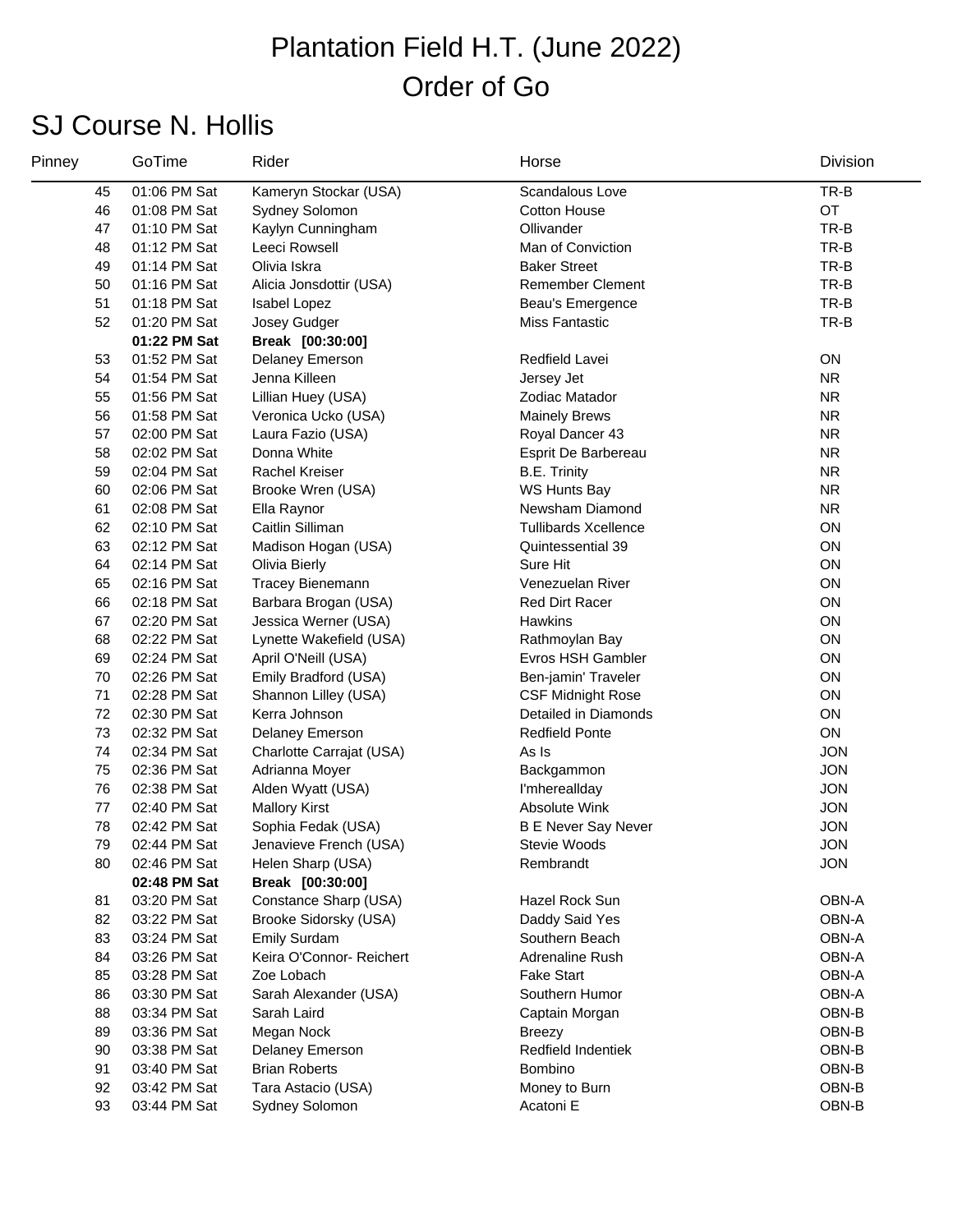#### XC Course

| Pinney         | GoTime                         | Rider                         | Horse                           | Division       |
|----------------|--------------------------------|-------------------------------|---------------------------------|----------------|
|                | <b>Cross Country P/I/A/FEI</b> |                               |                                 |                |
| Judge(s):      |                                |                               |                                 |                |
| 1              | 10:13 AM Sat                   | <b>Tiffany Wandy</b>          | <b>CV Outlaw</b>                | O <sub>l</sub> |
| $\overline{2}$ | 10:16 AM Sat                   | Sarah Cousins (USA)           | <b>Tiz Ready</b>                | O <sub>1</sub> |
| 3              | 10:19 AM Sat                   | Ashley Steele Norris (USA)    | Bestthingsinlife                | O <sub>l</sub> |
| 4              | 10:22 AM Sat                   | Stefanie Mazza                | <b>Brigantine</b>               | O <sub>l</sub> |
| 5              | 10:25 AM Sat                   | Vanessa Stoltzfus             | <b>Teddy Sarco</b>              | O <sub>l</sub> |
| 6              | 10:28 AM Sat                   | Alexander Conrad              | Malibu Preacher                 | O <sub>l</sub> |
| $\overline{7}$ | 10:31 AM Sat                   | Annabelle Kress (USA)         | Canny Calypso                   | O <sub>l</sub> |
| 8              | 10:34 AM Sat                   | <b>Booli Selmayr</b>          | Urania                          | O <sub>l</sub> |
| 9              | 10:37 AM Sat                   | Sarah Cousins (USA)           | Hagrid                          | O <sub>l</sub> |
|                | 10:40 AM Sat                   | Break [00:30:00]              |                                 |                |
| 10             | 11:10 AM Sat                   | Delaney Emerson               | Independer J W B                | OP             |
| 11             | 11:13 AM Sat                   | Emily Bradford (USA)          | LJS Lana Traveler               | OP             |
| 12             | 11:16 AM Sat                   | Shannon Lilley (USA)          | Eindhoven Garette               | OP             |
| 13             | 11:19 AM Sat                   | Kerra Johnson                 | Fly High Quality                | OP             |
| 14             | 11:31 AM Sat                   | Daniel Clasing (USA)          | <b>Butts Arthur</b>             | OP             |
| 15             | 11:34 AM Sat                   | Kerra Johnson                 | <b>Star Quality</b>             | OP             |
| 16             | 11:40 AM Sat                   | Kaitlin Clasing               | Sportsfield All Out             | OP             |
| 18             | 11:46 AM Sat                   | Alexander Conrad              | Bonito                          | OP             |
| 19             | 11:49 AM Sat                   | Daniel Clasing (USA)          | Et Cetera                       | OP             |
| 20             | 11:55 AM Sat                   | Stephanie Baer (USA)          | Chesterland's Farewell Angelina | OP             |
| 21             | 12:01 PM Sat                   | Daniel Clasing (USA)          | Double Diamond C                | OP             |
|                | 12:06 PM Sat                   | Break [00:30:00]              |                                 |                |
|                | <b>Cross Country BN/N/T/M</b>  |                               |                                 |                |
| Judge(s):      |                                |                               |                                 |                |
| 22             | 12:36 PM Sat                   | Christen Ireland              | Oscar                           | OT             |
| 23             | 12:38 PM Sat                   | Amy Peloquin                  | Calicia <sub>Z</sub>            | OT             |
| 24             | 12:40 PM Sat                   | Kelsey Abrecht                | Third Times a Charm             | OT             |
| 25             | 12:42 PM Sat                   | <b>Madeline Scott</b>         | Silvia 70                       | OT             |
| 26             | 12:46 PM Sat                   | Hillary Marnane (USA)         | Celtic Heritage                 | TR-A           |
| 27             | 12:48 PM Sat                   | Erica Gregg                   | High Noon                       | TR-A           |
| 28             | 12:50 PM Sat                   | <b>Tracey Bienemann</b>       | Menlo Park                      | OT             |
| 29             | 12:52 PM Sat                   | Sabrina McClure (USA)         | <b>Pirates Bid</b>              | TR-A           |
| 30             | 12:54 PM Sat                   | Molly McMillen (USA)          | Lily                            | OT             |
| 31             | 12:56 PM Sat                   | Allison Horwith               | More Zen Ready                  | TR-A           |
| 32             | 12:58 PM Sat                   | Daniel Clasing (USA)          | Jaguar My                       | OT             |
| 33             | 01:00 PM Sat                   | Mackenzie Mann (USA)          | Been There Dun That             | TR-A           |
| 34             | 01:04 PM Sat                   | Antonio Rodriguez             | Kyanite                         | TR-A           |
| 35             | 01:06 PM Sat                   | Jennifer Kelly (USA)          | Black Boogs 54                  | OT             |
| 36             | 01:08 PM Sat                   | Kara Googins (USA)            | Huckleberrys Bro                | TR-A           |
| 37             | 01:10 PM Sat                   | Kelsie Haverlock              | <b>Waterhill Will</b>           | OT             |
| 38             | 01:12 PM Sat                   | Nicole Marcantonio            | Funny Money                     | TR-A           |
| 39             | 01:14 PM Sat                   | Elizabeth Welker-Ebling (USA) | B.E. Calvados 12                | OT             |
| 40             | 01:16 PM Sat                   | Olivia Ford (USA)             | Kilcannon Pride                 | TR-A           |
| 41             | 01:18 PM Sat                   | Gianna Fernandez (USA)        | Excel Star Vero Amore           | TR-B           |
| 42             | 01:20 PM Sat                   | Lauren Myers                  | Fernhill Rodger That            | TR-B           |
| 43             | 01:22 PM Sat                   | Christen Ireland              | Florida Bay                     | OT             |
| 44             | 01:24 PM Sat                   | Annaliese Clayton             | Dewey Square                    | TR-B           |